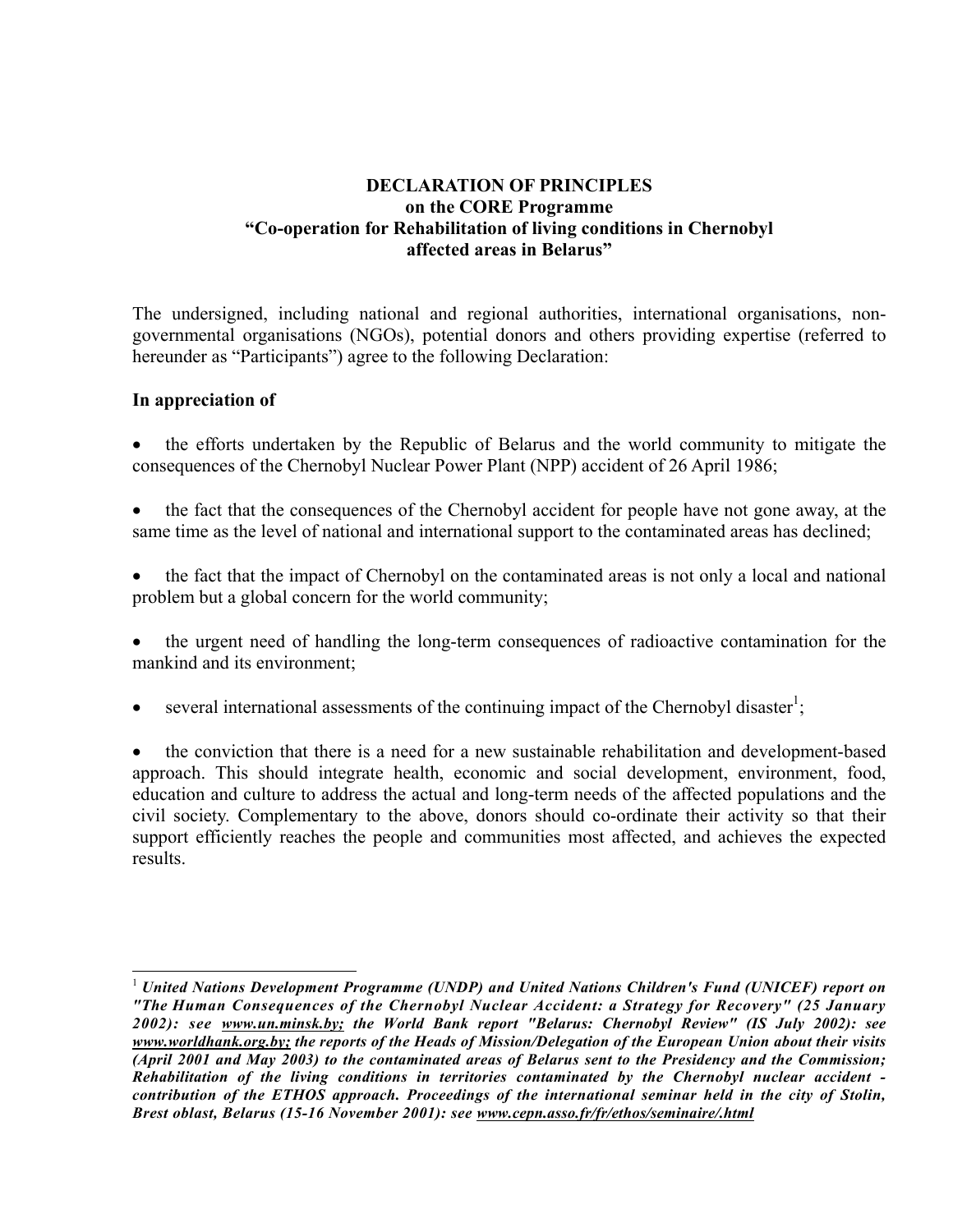#### **Declare that:**

• the CORE Programme is an adequate starting point for addressing the above, with a focus on the needs of people, and to improve their lives and living conditions through a framework which enables national and international support to the communities involved;

• the experience and results obtained during the implementation of the CORE Programme should become public knowledge;

• the CORE Programme is open to other participants. The undersigned appeal to international community for wider involvement in and support for the Programme.

## SECTION I

#### **THE PROGRAMME'S OBJECTIVE**

The objective of the CORE Programme is to improve the living conditions of the inhabitants of selected districts by reaching out to the people themselves, helping them to contribute to formulating specific individual and common project proposals. While such participatory approaches, based on the involvement of the civil society in project activity, have been successfully used in other parts of the world, it is an innovative approach for those affected by the Chernobyl accident in Belarus to be considered as partners. This is to be achieved through the development and implementation of integrated projects in priority areas, involving local participation, as well as national and international partners, at the governmental and non-governmental level.

### SECTION II

#### **LOCATION AND TERM OF THE PROGRAMME**

At first, the CORE Programme is implemented in the following four affected districts of Belarus: Bragin, Chechersk, Slavgorod and Stolin. Whenever possible, other contaminated districts will also be involved.

The CORE Programme is designed for an initial five-year period, effective after the adherence to the present Declaration by the participants. Thereafter, an independent international evaluation of the Programme will assess its results and consider further action.

## SECTION III

#### **PRIORITY AREAS**

The CORE Programme integrates and co-ordinates the different dimensions of the rehabilitation of living conditions in the contaminated areas through a comprehensive set of activities focused on the following priority areas: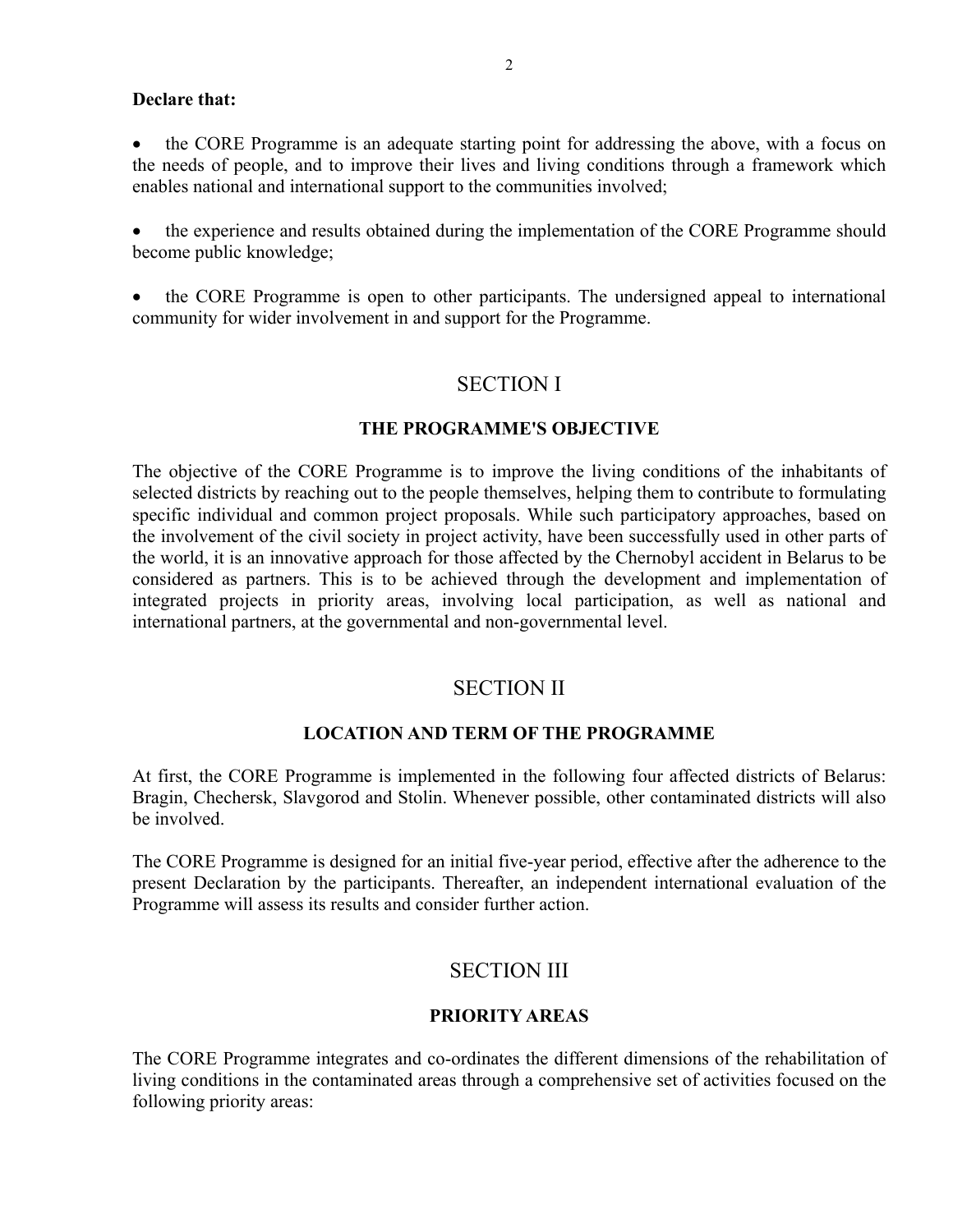- *Health care and surveillance:* this part of the Programme aims to improve the health of the population through better primary health care services, health education and dynamic monitoring of the health or pregnant women and children in the radiological context. Efforts undertaken in this direction should contribute to increase the quality and the efficacy of care for affected people in the concerned areas.
- *Economic and social development in the rural contaminated areas:* this part of the Programme aims to increase incomes through sustainable economic development based on the local populations' initiatives, particularly private producers and some already existing economic actors in the area in a context of an economy in transition; and involves the provision of technical, agricultural, radiological, marketing and financial support (e.g. micro credits and grants).
- *Culture and education of children and youth, transmission of the memory of the Chernobyl disaster:* this part of the Programme aims to develop a practical radiological culture among children and youth, raising awareness and memory of the Chernobyl disaster and its consequences for the contaminated areas and for mankind.
- *Radiological quality:* this part of the Programme aims to develop an operational and pluralistic radiological measurement system in the four districts. This system will allow the assessment and the follow-up by the people themselves and by local professionals of the "radiological quality" of their environment and their food. The existence of such an operational measurement system is a prerequisite for the implementation of the three other priorities areas.

New priority areas can be proposed by any of the participants for consideration by the Approval Board (see SECTION V), and if agreed, they will be added through a special appendix to the present **Declaration** 

# SECTION IV

## **BASIC PRINCIPLES OF THE PROGRAMME**

The CORE Programme is implemented according to the following principles:

- 1. *Integrated approach.* Sustainable rehabilitation of living conditions in the contaminated territories should be integrating all the dimensions of life quality and the participation of the local people in the design and implementation of activities. The Programme therefore implies an integrating approach, involving a set of projects in the fields of social and economic development, public health, education and culture.
- 2. *Voluntary participation and openness.* The participants join the Programme voluntarily by signing this Declaration. New participants in the Programme will be agreed on by the Approval Board (see SECTION V). Agreement of new participants to the Declaration will be mentioned in a special appendix. Each participant has the right to present new projects according to the priority areas. Each participant has the right to leave the Programme at any time.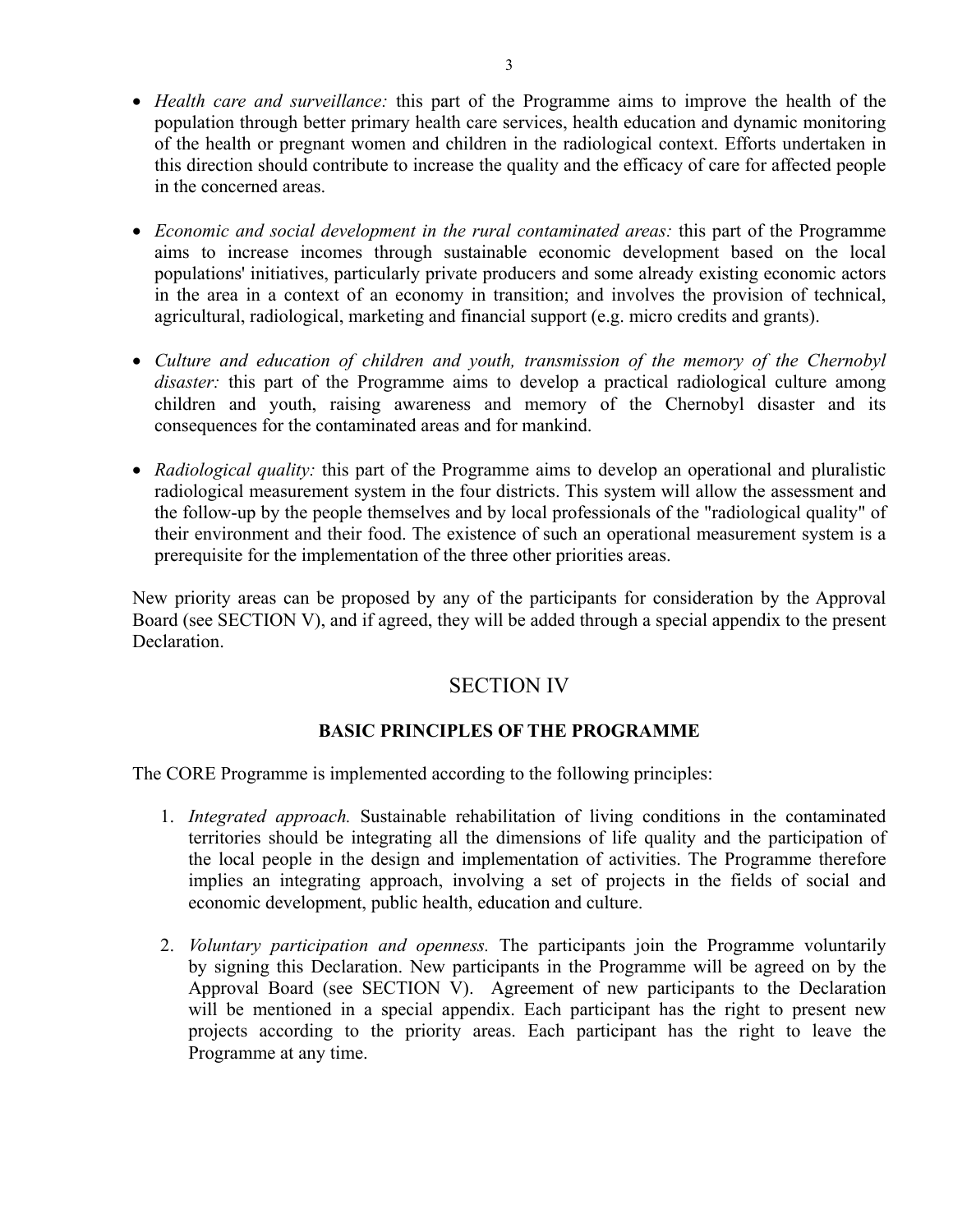- 3. *Practical applicability.* The main objective of the Programme is to coordinate projects and to support their implementation in order to improve the living conditions of the population of the contaminated territories.
- 4. *Non-profit approach.* The Programme is based on non-profit-making activities. The main portion of the funding will be allocated for strengthening the capacity of local actors to deal with the issues identified in the priority areas. This includes supporting technical and methodological partnerships of national and international institutions and NGOs.
- 5. *Collective decision-making.* None of the participants can play a dominant role based on territorial, financial, political, religious or other characteristics. Everyone has the right to propose a Programme-related issue for a fair and equitable discussion by the participants.
- 6. *Complementarity.* The Programme is complementary to the past and ongoing projects for improvement of living conditions in the contaminated areas, and by no means contradicts them.
- 7. *Flexibility.* The Programme activities are open to change, amendment, and expansion of their scope. The participants are ready to adjust themselves to changing conditions and to make fast collective decisions in the interests of the successful implementation of the Programme.

## SECTION V

## **ORGANIZATIONAL STRUCTURES AND CO-ORDINATION**

The CORE assessment, decision and coordination procedure is intended to provide the fundamental quality insurance needed for building and implementing integrated projects.

The objective is to ensure quality preparation of projects within the Programme Priority Areas; then to select the projects, and then to provide effective coordination and technical support for their implementation.

The CORE organisational structures and procedures for assessment, approval and coordination will be officially initiated within the three months following the signature of the Declaration.

The CORE organisational structures and procedures outlined in this section are without prejudice to specific rules applicable to relevant international aid programmes.

#### **PREPARATION, ASSESSMENT, APPROVAL OF PROJECTS**

Projects will be prepared, assessed and selected through a procedure involving a Co-ordination Team (CT), a Preparation and Assessment Committee (PAC) and an Approval Board (AB).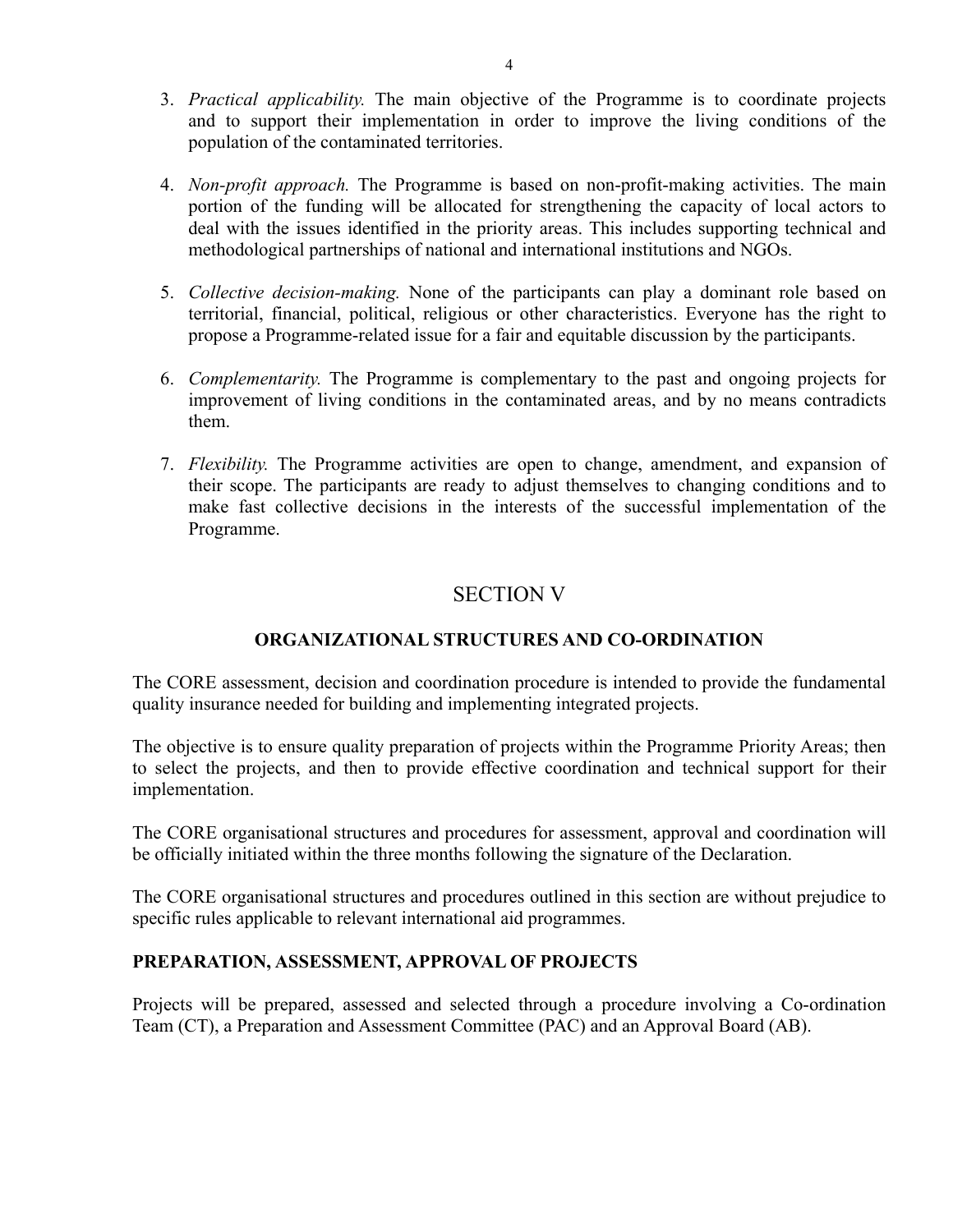### **The Co-ordination Team (CT)**

The CT, involving a Belarusian CORE coordinator, is supported by a representative team of national and international experts. It will:

- look for and provide support to potential local, national and international partners that could develop integrated "Topical Projects" in coordination with all participants;
- assist in identifying whether support is needed to help further develop the project, whether on technical questions, and/or in terms of facilitating the participatory process of project development;
- inform any new potential participants about the programme and deliver suitable information at a national, European, and international level.

Other functions of the CT (co-ordination) are outlined below.

## **The Preparation and Assessment Committee (PAC)**

A formulation or preparation phase of projects will involve input from members of the PAC gathering the concerned actors (local, national and international participants of the CORE Programme) together with the Belarusian and international expertise. Once a draft project is defined, the PAC will:

- check if the proposed project fits within the priorities areas of the CORE Programme;
- check if the proposed project addresses actual local needs and concerns, and if there is a multistakeholder (local, national and international) approach;
- check if the necessary technical and process expertise is involved in the proposed project (according to its nature) in order to validate its viability and sustainability;
- check if the resources involved within the project will actually reach the target population and communities.

All this work will be conducted with the participant presenting the project on the basis of equal standing.

In case of positive assessment the project is proposed to the Approval Board (AB).

#### **The Approval Hoard (All)**

The final decision on a project is taken by the AB, on the principle of consensus. The initial composition of the Approval Board is listed in annex I. It can be amended by the AB, in particular, when new participants wish to join the CORE Programme. As soon as approved, a project is recognized as a part of the CORE Programme and will be suitable to integrate with the coordination structures of CORE.

Activities/projects selected and funded through a different programme (see SECTION VII) can, at any time, be submitted by sponsors to the CORE structures for assessment (PAC), approval (AB), coordination and integration (CT).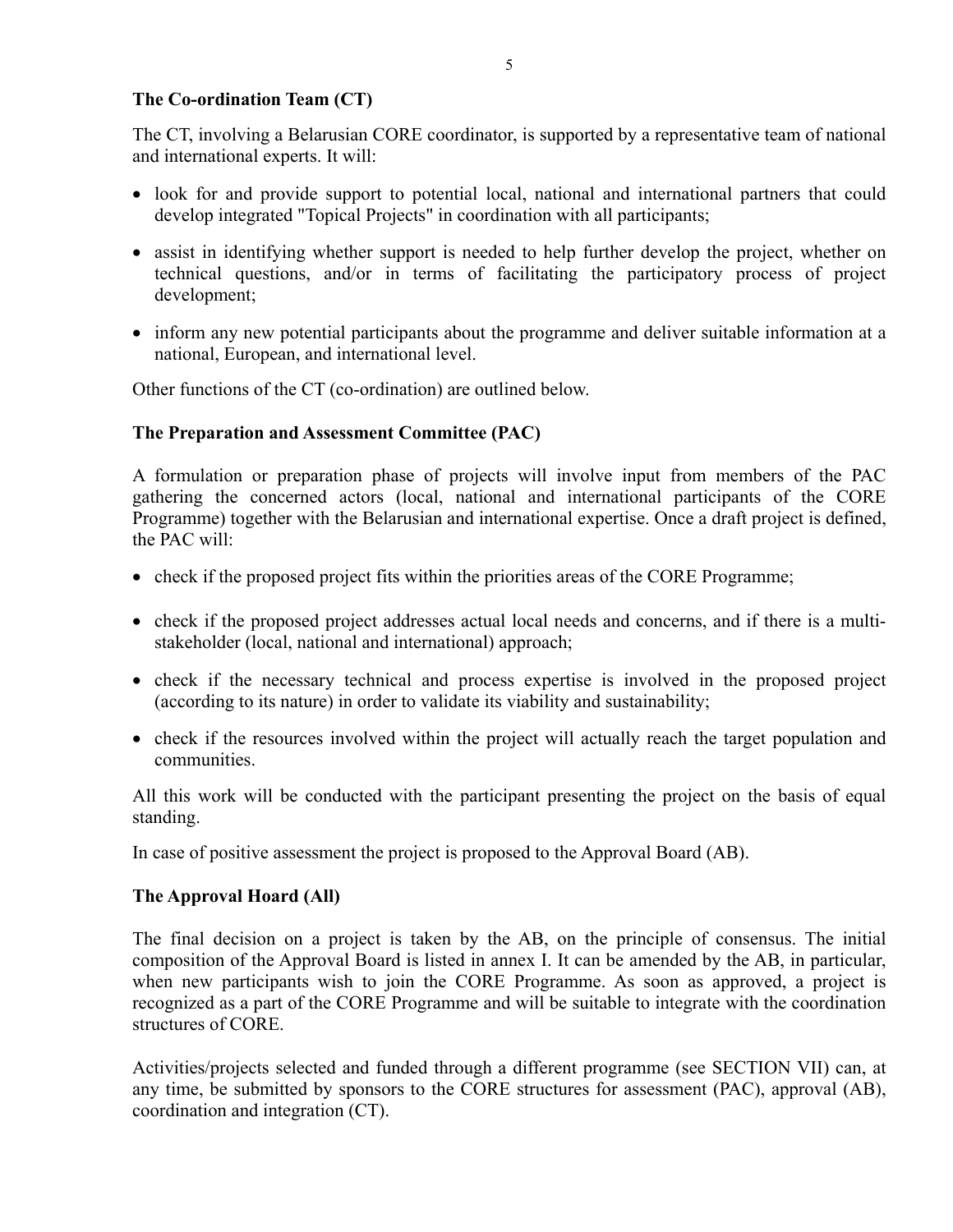## **COORDINATION AND SUPPORT OF PROJECTS**

The Co-ordination Team (CT) will:

- follow-up and co-ordinate the implementation of the CORE projects. Each project will involve a consortium of participants managed by a Project Co-ordinator (PC). This co-ordinator will be accountable for the implementation of the project, and reporting to the CT. If the project is implemented within the UNDP Support Project (see below SECTION VI), the PC will also act as principal contractor;
- ensure geographical and cross-sectoral integration of the CORE projects;
- facilitate the PAC and the AD procedures (see SECTION V).

The financing and administrative support to the CORE co-ordination structures will be provided by the UNDP Programme Support Project (see SECTION VI).

## SECTION VI

## **THE UNDP PROGRAMME SUPPORT PROJECT**

Without prejudice to specific procedures applicable to relevant international aid programmes, such as the EU Cooperation Programmes, the UNDP Support Project will:

- 1. Provide financial, administrative and technical support to the CORE co-ordination structures for:
- facilitating the preparation, assessment and selection of the projects (involving the PAC and AB);
- co-ordinating the implementation of the integrated CORE Programme.
- 2. If so requested on a voluntary basis, administer donor resources for the Programme.

3. Support implementation of the Programme by bringing transparent, accountable and flexible procedures in the following fields: contract preparation with the operators of the projects; and follow-up of the implementation of the projects: schedules, financial management and results.

4. Help to create conditions for involvement of other affected areas of Belarus into the Programme, and linkages with similar work in other Chernobyl affected areas in Ukraine and Russian Federation.

5. Provide regular reporting as well as public information about the CORE Programme to Belarusians, Europeans and the international community.

The above is reflected in a UNDP project document, on which participants in the Programme will be consulted, and which is signed between the Government of Belarus and UNDP. If Programme participants chose, they can utilize the structure of the Support Project to delegate in a flexible, transparent and accountable way the day-to-day administrative and financial management of the project(s) to which they contribute.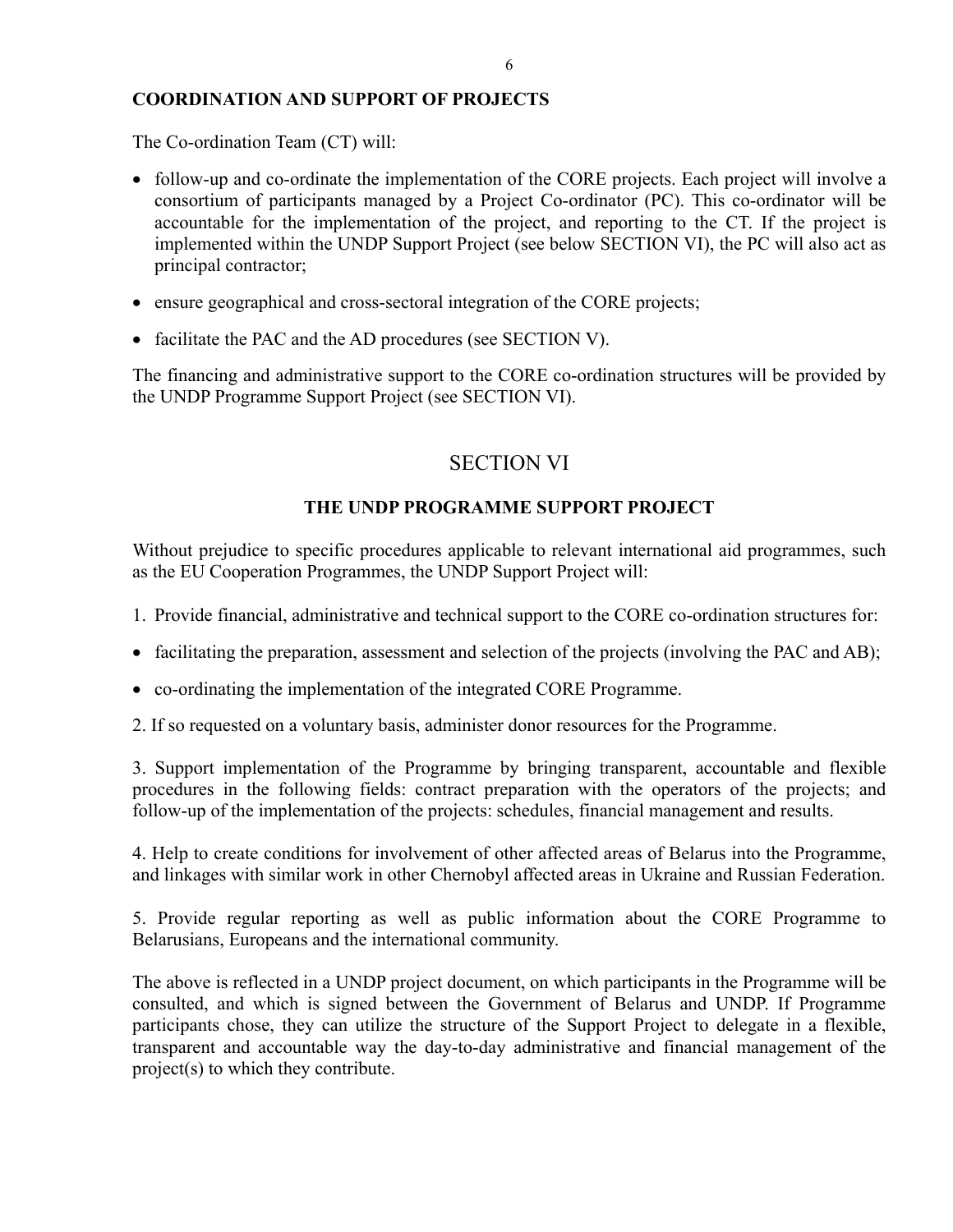Co-financers of the projects within the programme have the option of channelling their funds through the UNDP Support Project, or funding their Projects directly and using their own financial and administrative procedures.

## SECTION VII

### **PROJECT FINANCING AND THE AUTONOMY OF CONTRIBUTING INSTITUTIONS**

Each participant will consider the possibility of a contribution to the implementation of the CORE Programme. Each participant will determine and announce the level of its possible contribution to the Programme in due course. It will remain free to select (according to its priorities) the projects it wants to fund or to co-fund and/or to determine the sharing of its contribution.

The mechanisms of possible financing are determined by the participants, depending on their preferences and/or restrictions. The financial resources are channelled:

- directly to the organizations and the persons involved in implementation of the CORE Programme and/or projects; or
- through the UNDP Programme Support Project.

Any relevant information on project implementation and outcomes (except for confidential contractrelated information) should be accessible to the participants.

The provisions included in this section are without prejudice to specific procedures applicable to relevant international aid programmes, such as the EU Cooperation Programmes. Each participant is, in particular, free to follow its own selection procedure for funding or co-funding activities.

## SECTION VIII

## **OBLIGATIONS OF THE BELARUSIAN AUTHORITIES**

The Belarusian authorities, represented by the Committee on the Problems of the Consequences of the Catastrophe at the Chernobyl NPP under Council of Ministers of the Republic of Belarus and the District Executive Committees, engage themselves to:

- assist foreign participants with free visa, customs and other procedures concerning their activity in Belarus within the framework of the Belarusian legislation;
- initiate, if necessary, the drafting and adoption of relevant legal acts of Belarus to facilitate favourable conditions for the Programme implementation (including tax exemption for cargoes and financial resources received from outside Belarus within the framework of the Programme);
- provide in-kind and financial contributions and other assistance as needed to support implementation of the Programme.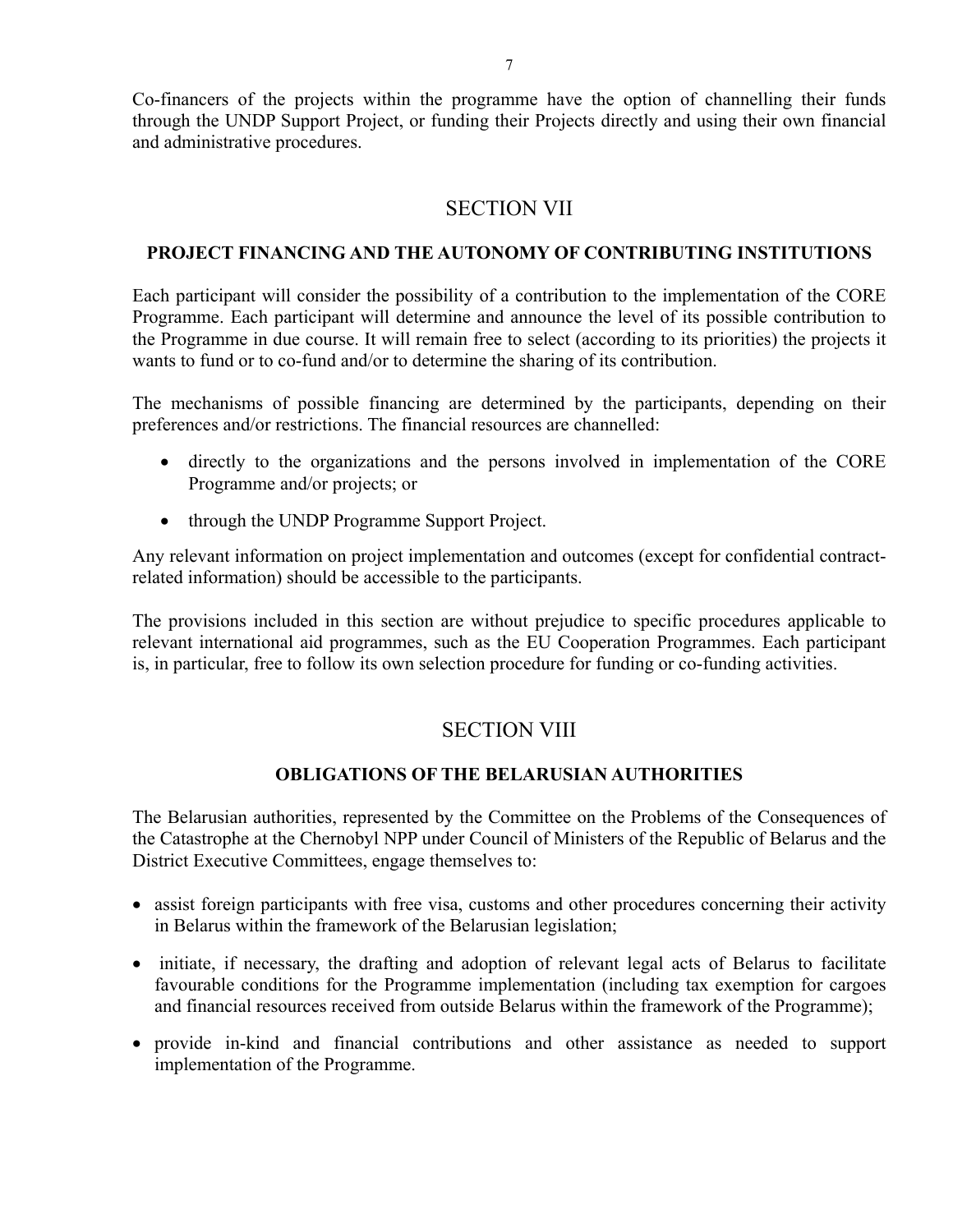## SECTION IX

#### **EXPERT ASSESSMENT OF THE PROGRAMME**

The participants commit themselves to an international independent review after the end of the five-year term of the CORE Programme, as well as a mid-term assessment after two and a half years. The review shall be based on the success criteria specified in SECTION X. The outcome shall be made public.

## SECTION X

#### **SUCCESS CRITERIA FOR THE PROGRAMME**

The participants identify the following criteria to measure the success of the CORE Programme. Such criteria, as appropriate, will be integrated into the design of individual projects to help measure their success as well as that of the Programme:

- Increased living standards of the concerned populations measured in terms of progress in income, health, food quality, economic and social development, environment, education and culture;
- Entrepreneurship and social initiative developed in the concerned communities;
- A practical radiological culture developed to enable the concerned local population to better assess the radiological situation and to improve radiological quality, with respect to health, food, agriculture, and the environment;
- Access by the general public to effective, reliable, and pluralistic measures of radiological assessment;
- The level of involvement of local people, local communities and more generally Belarusian civil society in the Programme;
- An increased number and variety of projects in place meeting the objectives of the Programme in all priority areas, and reaching more people;
- An increase in the number of new participants in the Programme, whether governmental and nongovernmental, and from all levels: local, national and international;
- An increase in international and national contributions to the Programme;
- An independent international review takes place within 5 years of the start of implementation assessing the need to continue the Programme and to modify or expand the priority areas;
- The CORE approach is disseminated to other contaminated districts of Belarus as well as to Ukraine and Russian Federation;
- Reliable, consistent and wide information about the Programme is made available at the local, national, European and international levels;
- The results achieved by the Programme are sustainable.

These criteria can be further refined as needed by the PAC and AB, with changes recorded in an appendix to the Declaration.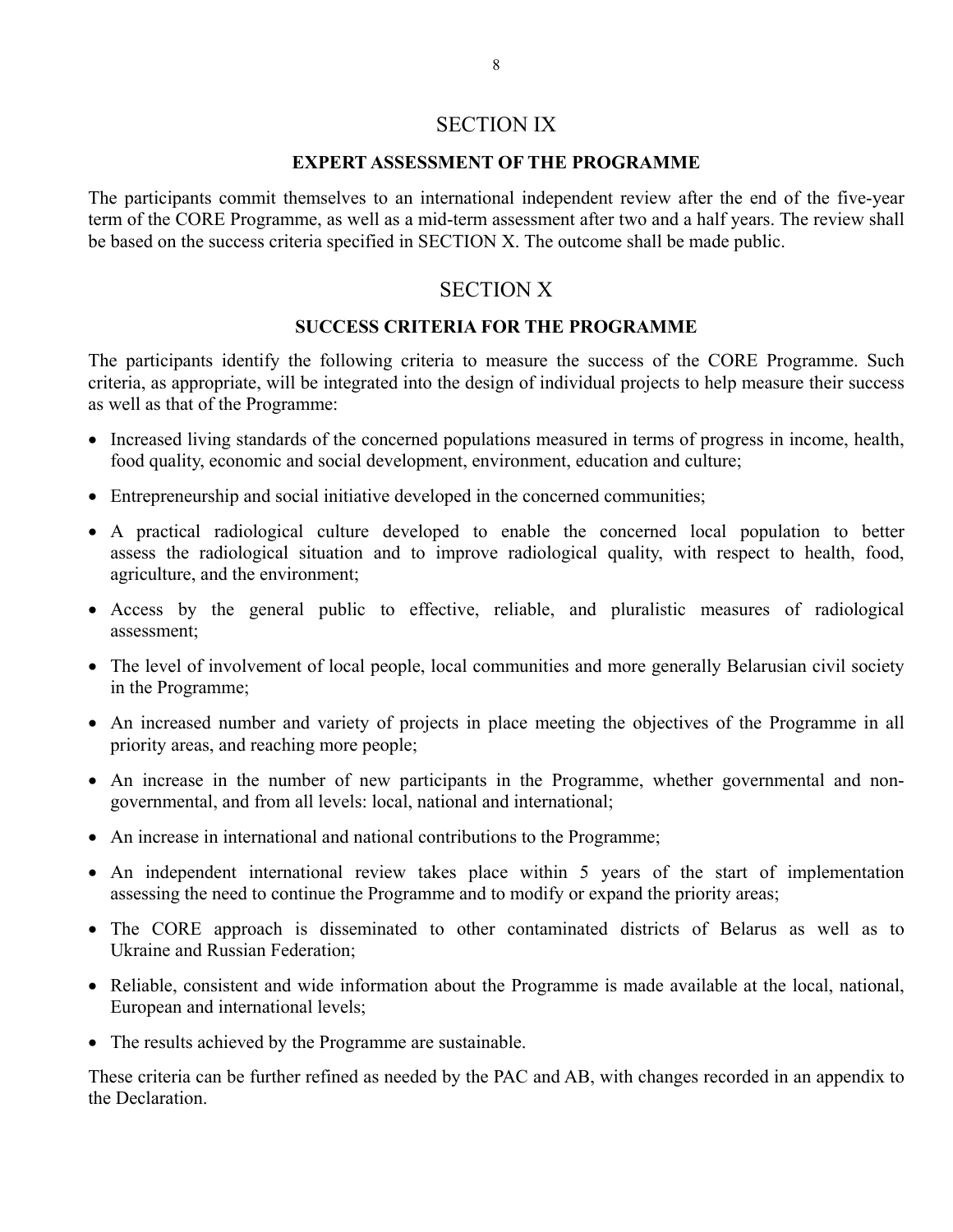# *Done at Minsk this 15th day of October 2003:*

| Mr. Vladimir G. Tsalko      | Chairman of the Committee on the Problems of the<br>Consequences of the Catastrophe at the Chernobyl NPP under<br>the Council of Ministers of the Republic of Belarus |
|-----------------------------|-----------------------------------------------------------------------------------------------------------------------------------------------------------------------|
| Mr. Kevin McGrath           | <b>UN</b><br>Co-ordinator/UNDP<br>Resident<br>Resident<br>Acting<br>Representative in Belarus                                                                         |
| Mr. John Daniel             | Deputy Director General of the UNESCO                                                                                                                                 |
| Amb. Eberhard Heyken        | Ambassador, Head of the OSCE Office in Minsk                                                                                                                          |
| Amb. Nurbcrt Jousten        | Ambassador, Head of Delegation of the European Commission<br>to Belarus, Ukraine and Moldova                                                                          |
| Amb. Guglielmo Ardizzone    | Ambassador of Italy, also in his capacity as acting Presidency<br>of the European Union                                                                               |
| Amb. Stéphane Chmelewsky    | Ambassador of France                                                                                                                                                  |
| Amb. Helmut Frick           | Ambassador of Germany                                                                                                                                                 |
| Amb. Brian Bennett          | Ambassador of the United Kingdom                                                                                                                                      |
|                             | <b>EU</b> Acceding Countries                                                                                                                                          |
| Mr. Matthias Weingart       | Country Director, Swiss Development & Co-operation Agency                                                                                                             |
| Mr. Gilles Hériard Dubreuil | Chairman of the CORE Partnership Committee <sup>1</sup>                                                                                                               |
| Mr. Joseph McGrath          | Executive Director, Students IOK for Chernobyl, Ireland                                                                                                               |
| Mr. Richard A. Stefanovich  | Chairman of the Bragin District Executive Committee                                                                                                                   |
| Mr. Valery V. Berestov      | Chairman of the Slavgorod District Executive Committee                                                                                                                |
| Mr. Alexey A. Demko         | Acting Chairman of the Stolin District Executive Committee                                                                                                            |
| Mr. Vassily M. Maksimenko   | Chairman of the Chechersk District Executive Committee                                                                                                                |

<span id="page-8-0"></span><sup>&</sup>lt;sup>1</sup> Collective of European NGOs and institutions constituted during the preparatory phase of the CORE programme and including the «A Tous Vents du Monde» association. Nuclear Protection Evaluation Centre (CEPN). Fertilisation pour l'Epanouissement et le Renouveau de la Terre (FERT), National Paris-Grignon Agronomic Institute (INAP-G), French Radioprotection and Nuclear Safely Institute (IRSN), Médecins du Monde, French Ministry of Agriculture, Muladis Consultants, Patrimoine Sans Frontiére, Caen University